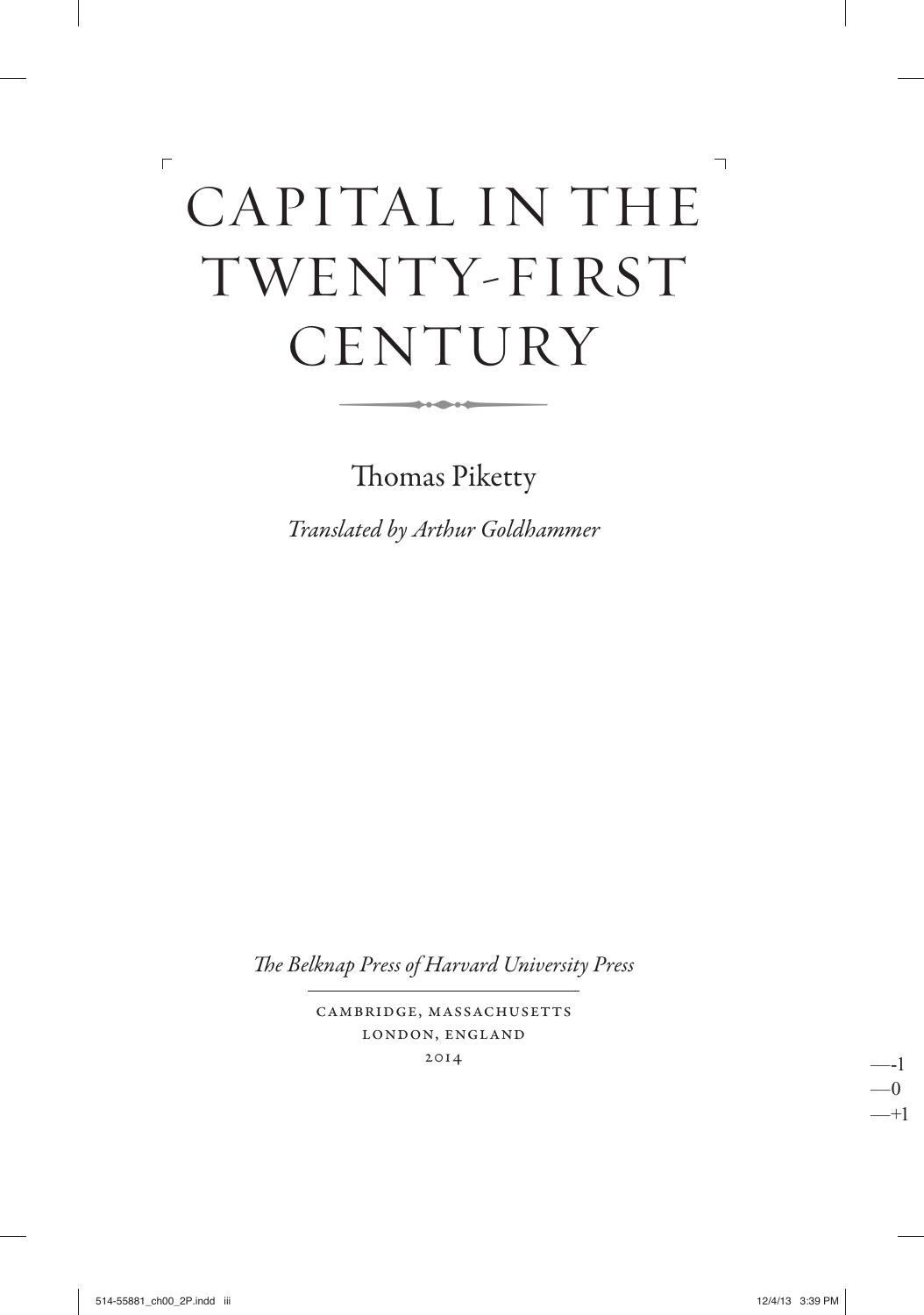Copyright © 2014 by the President and Fellows of Harvard College All rights reserved Printed in the United States of America

> First published as *Le capital au XXI siècle,*  copyright © 2013 Éditions du Seuil

> > Design by Dean Bornstein

*Library of Congress Cataloging- in- Publication Data* Piketty, Thomas, 1971-[Capital au XXIe siècle. English] Capital in the twenty-first century / Thomas Piketty ; translated by Arthur Goldhammer. pages cm Translation of the author's Le capital au XXIe siècle. Includes bibliographical references and index. ISBN 978-0-674-43000-6 (alk. paper) 1. Capital. 2. Income distribution. 3. Wealth. 4. Labor economics. I. Goldhammer, Arthur, translator. II. Title. HB501.P43613 2014 332'.041—dc23

2013036024

-1—  $0 +1-$   $\overline{\phantom{a}}$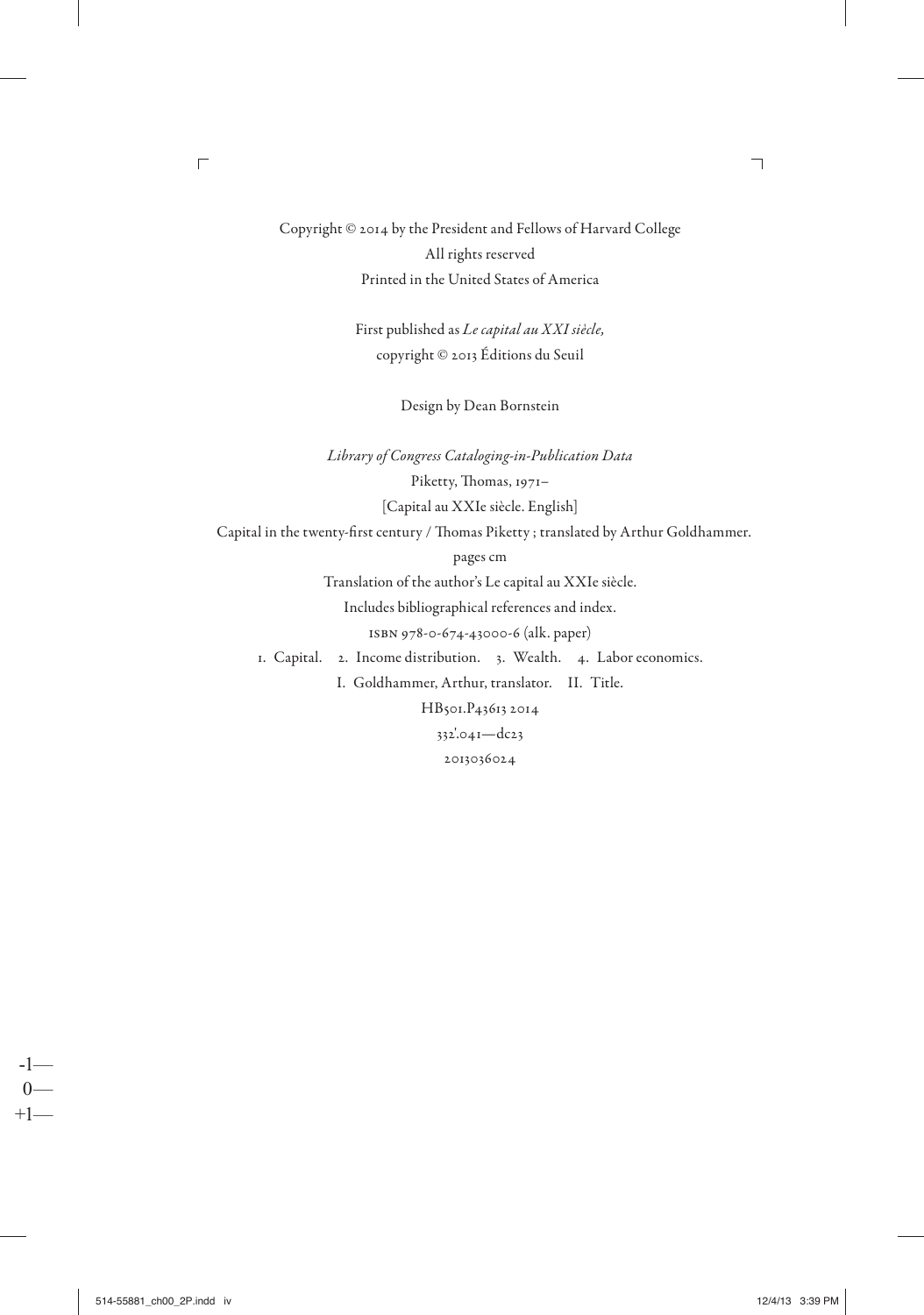Contents

 $\overline{\mathbb{I}}$ 

Acknowledgments · vii

 $Introduction \tcdot I$ 

Part One: Income and Capital 1. Income and Output · 39 2. Growth: Illusions and Realities · 72

Part Two: The Dynamics of the Capital/Income Ratio 3. The Metamorphoses of Capital · 113 4. From Old Europe to the New World · 140 5. The Capital/Income Ratio over the Long Run  $\cdot$  164 6. The Capital-Labor Split in the Twenty-First Century · 199

Part Three: The Structure of Inequality 7. Inequality and Concentration: Preliminary Bearings · 237 8. Two Worlds · 271 9. Inequality of Labor Income · 304 10. Inequality of Capital Ownership · 336 II. Merit and Inheritance in the Long Run · 377 12. Global Inequality of Wealth in the Twenty-First Century · 430

Part Four: Regulating Capital in the Twenty-First Century 13. A Social State for the Twenty-First Century · 471 14. Rethinking the Progressive Income Tax  $\cdot$  493 15. A Global Tax on Capital · 515 16. The Question of the Public Debt  $\cdot$  540

 $Conclusion \cdot 57I$ 

Notes  $\cdot$  579 Contents in Detail · 657 List of Tables and Illustrations  $.665$ Index  $\cdot$  671

 $\overline{\Gamma}$ 

--1

 $\Omega$ 

 $-+1$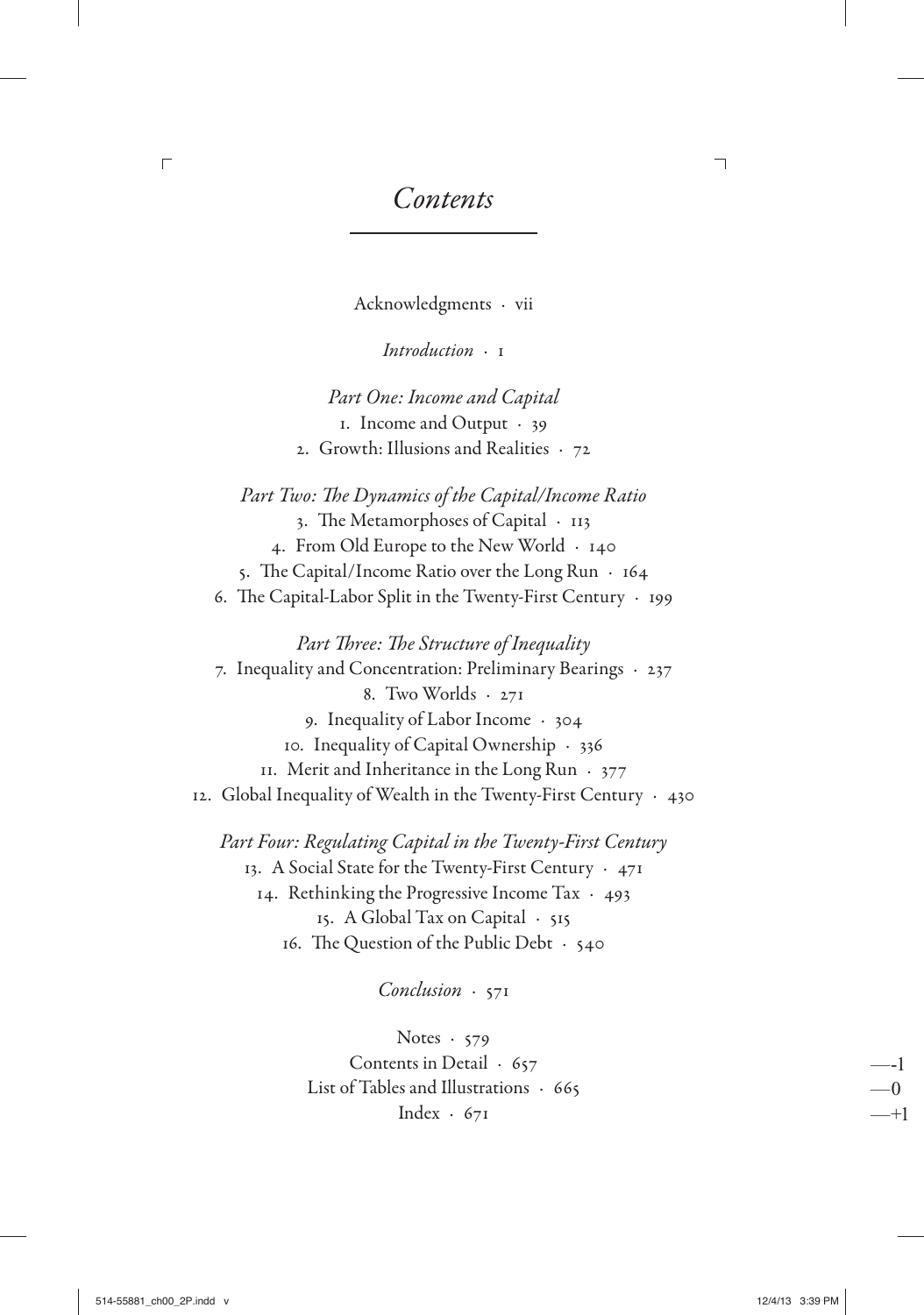## Contents in Detail

| Acknowledgments                                                    | vii                     |
|--------------------------------------------------------------------|-------------------------|
| Introduction                                                       | I                       |
| A Debate without Data?                                             | $\mathbf{2}$            |
| Malthus, Young, and the French Revolution                          | $\overline{\mathbf{3}}$ |
| Ricardo: The Principle of Scarcity                                 | 5                       |
| Marx: The Principle of Infinite Accumulation                       | 7                       |
| From Marx to Kuznets, or Apocalypse to Fairy Tale                  | $_{II}$                 |
| The Kuznets Curve: Good News in the Midst of the Cold War          | 13                      |
| Putting the Distributional Question Back at the Heart of           |                         |
| <b>Economic Analysis</b>                                           | 15                      |
| The Sources Used in This Book                                      | 16                      |
| The Major Results of This Study                                    | 20                      |
| Forces of Convergence, Forces of Divergence                        | $22^{1}$                |
| The Fundamental Force for Divergence: $r > g$                      | 25                      |
| The Geographical and Historical Boundaries of This Study           | 27                      |
| The Theoretical and Conceptual Framework                           | 30                      |
| Outline of the Book                                                | 33                      |
| Part One: Income and Capital . 37                                  |                         |
| 1. Income and Output                                               | 39                      |
| The Capital-Labor Split in the Long Run: Not So Stable             | 4I                      |
| The Idea of National Income                                        | 43                      |
| What Is Capital?                                                   | 45                      |
| Capital and Wealth                                                 | 47                      |
| The Capital/Income Ratio                                           | 50                      |
| The First Fundamental Law of Capitalism: $\alpha = r \times \beta$ | 52                      |
| National Accounts: An Evolving Social Construct                    | 55                      |
| The Global Distribution of Production                              | 59                      |
| From Continental Blocs to Regional Blocs                           | 61                      |
| Global Inequality: From 150 Euros per Month to                     |                         |
| 3,000 Euros per Month                                              | 64                      |
|                                                                    |                         |

657

 $\overline{\phantom{a}}$ 

 $\overline{\Gamma}$ 

 $-1$  $-0$  $-+1$ 

 $\overline{\phantom{a}}$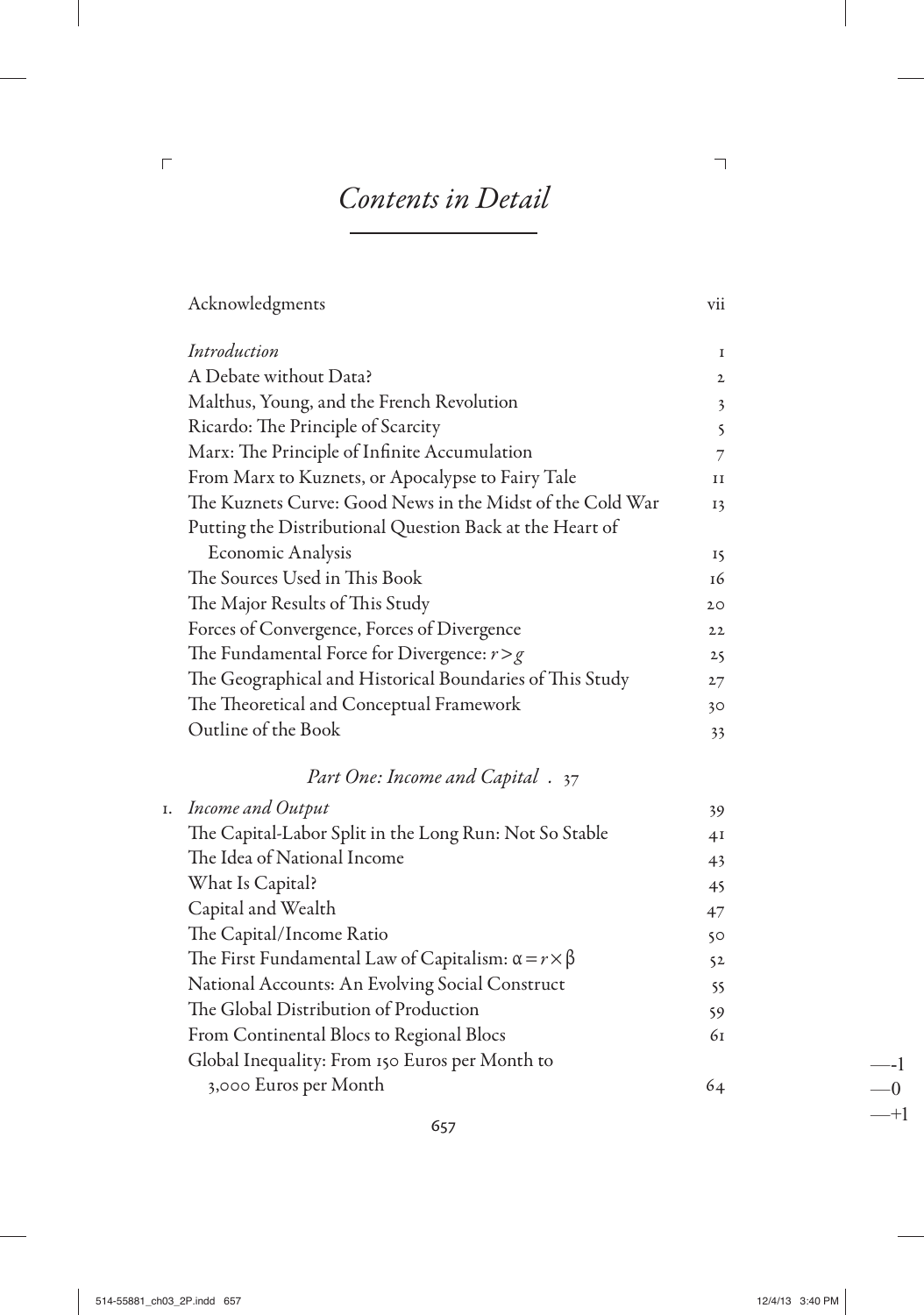|    | The Global Distribution of Income Is More Unequal         |                 |
|----|-----------------------------------------------------------|-----------------|
|    | Than the Distribution of Output                           | 67              |
|    | What Forces Favor Convergence?                            | 69              |
|    | 2. Growth: Illusions and Realities                        | 72              |
|    | Growth over the Very Long Run                             | 73              |
|    | The Law of Cumulative Growth                              | 74              |
|    | The Stages of Demographic Growth                          | 77              |
|    | Negative Demographic Growth                               | 80              |
|    | Growth as a Factor for Equalization                       | 83              |
|    | The Stages of Economic Growth                             | 86              |
|    | What Does a Tenfold Increase in Purchasing Power Mean?    | 87              |
|    | Growth: A Diversification of Lifestyles                   | 90              |
|    | The End of Growth?                                        | 93              |
|    | An Annual Growth of I Percent Implies Major Social Change | 95              |
|    | The Posterity of the Postwar Period: Entangled            |                 |
|    | <b>Transatlantic Destinies</b>                            | 96              |
|    | The Double Bell Curve of Global Growth                    | 99              |
|    | The Question of Inflation                                 | IO2             |
|    | The Great Monetary Stability of the Eighteenth and        |                 |
|    | Nineteenth Centuries                                      | 103             |
|    | The Meaning of Money in Literary Classics                 | IO <sub>5</sub> |
|    | The Loss of Monetary Bearings in the Twentieth Century    | 106             |
|    | Part Two: The Dynamics of the Capital/Income Ratio. 111   |                 |
| 3. | The Metamorphoses of Capital                              | II3             |
|    | The Nature of Wealth: From Literature to Reality          | II3             |
|    | The Metamorphoses of Capital in Britain and France        | 116             |
|    | The Rise and Fall of Foreign Capital                      | 120             |
|    | Income and Wealth: Some Orders of Magnitude               | <b>I22</b>      |
|    | Public Wealth, Private Wealth                             | 123             |
|    | Public Wealth in Historical Perspective                   | 126             |
|    | Great Britain: Public Debt and the Reinforcement of       |                 |
|    | Private Capital                                           | 129             |
|    | Who Profits from Public Debt?                             | 131             |
|    | The Ups and Downs of Ricardian Equivalence                |                 |
|    |                                                           | 134             |

 $+1$ — $\sim$  658

-1—

 $\overline{\phantom{a}}$ 

 $0 -$ <br>+1-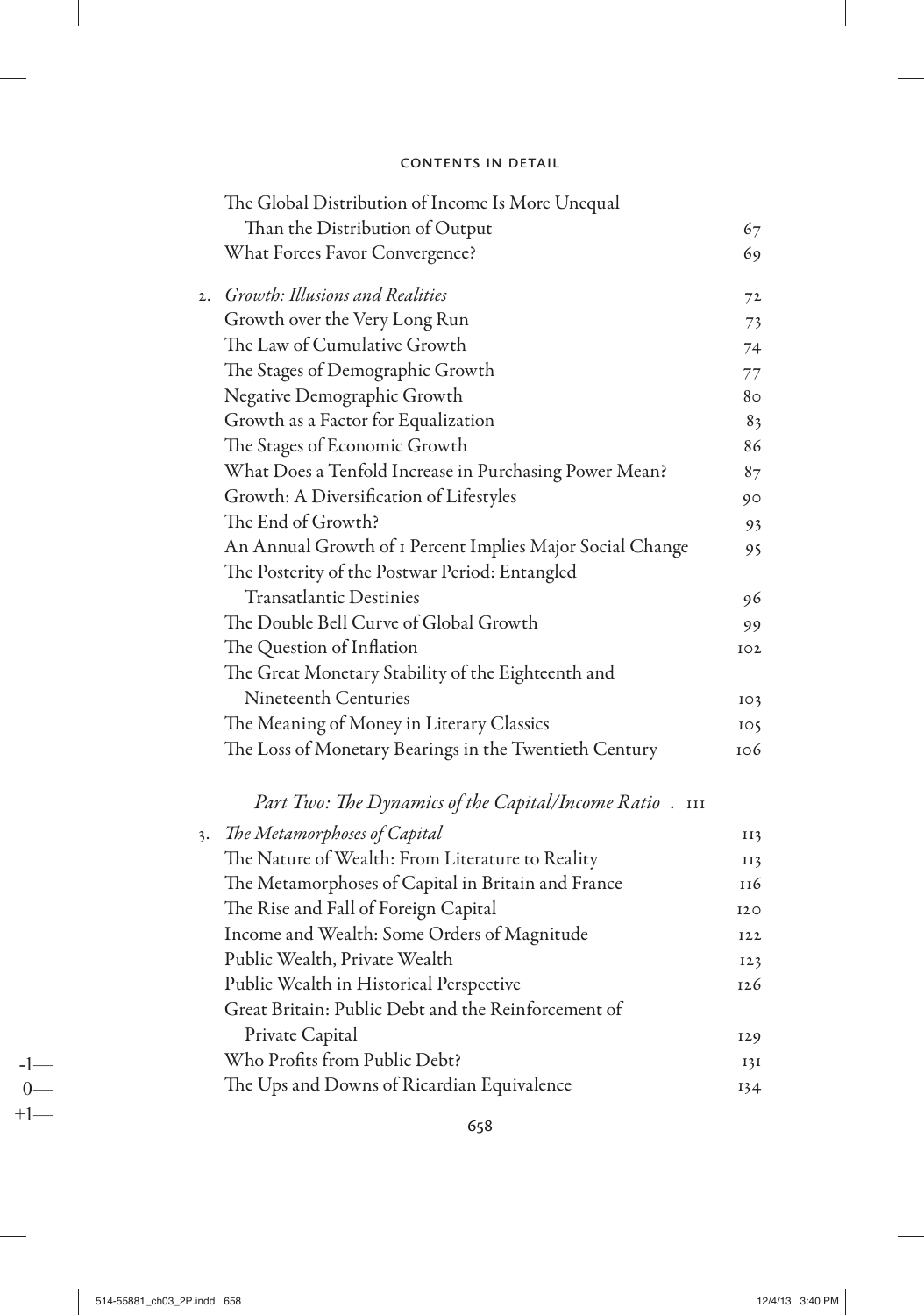|  | France: A Capitalism without Capitalists in the                                                               |     |
|--|---------------------------------------------------------------------------------------------------------------|-----|
|  | Postwar Period                                                                                                | 135 |
|  | 4. From Old Europe to the New World                                                                           | 140 |
|  | Germany: Rhenish Capitalism and Social Ownership                                                              | 140 |
|  | Shocks to Capital in the Twentieth Century                                                                    | 146 |
|  | Capital in America: More Stable Than in Europe                                                                | 150 |
|  | The New World and Foreign Capital                                                                             | 155 |
|  | Canada: Long Owned by the Crown                                                                               | 157 |
|  | New World and Old World: The Importance of Slavery                                                            | 158 |
|  | Slave Capital and Human Capital                                                                               | 162 |
|  | 5. The Capital/Income Ratio over the Long Run                                                                 | 164 |
|  | The Second Fundamental Law of Capitalism: $\beta = s/g$                                                       | 166 |
|  | A Long-Term Law                                                                                               | 168 |
|  | Capital's Comeback in Rich Countries since the 1970s                                                          | 170 |
|  | Beyond Bubbles: Low Growth, High Saving                                                                       | 173 |
|  | The Two Components of Private Saving                                                                          | 176 |
|  | Durable Goods and Valuables                                                                                   | 179 |
|  | Private Capital Expressed in Years of Disposable Income                                                       | 180 |
|  | The Question of Foundations and Other Holders of Capital                                                      | 182 |
|  | The Privatization of Wealth in the Rich Countries                                                             | 183 |
|  | The Historic Rebound of Asset Prices                                                                          | 187 |
|  | National Capital and Net Foreign Assets in the Rich Countries<br>What Will the Capital/Income Ratio Be in the | 191 |
|  | Twenty-First Century?                                                                                         | 195 |
|  | The Mystery of Land Values                                                                                    | 196 |
|  | 6. The Capital-Labor Split in the Twenty-First Century                                                        | 199 |
|  | From the Capital/Income Ratio to the Capital-Labor Split                                                      | 199 |
|  | Flows: More Difficult to Estimate Than Stocks                                                                 | 203 |
|  | The Notion of the Pure Return on Capital                                                                      | 205 |
|  | The Return on Capital in Historical Perspective                                                               | 206 |
|  | The Return on Capital in the Early Twenty-First Century                                                       | 208 |
|  | Real and Nominal Assets                                                                                       | 209 |
|  | What Is Capital Used For?                                                                                     | 2I2 |
|  | The Notion of Marginal Productivity of Capital                                                                | 213 |

659 —  $-1$ 

 $\overline{\phantom{a}}$ 

—-1

I

 $-0$ <br>--+1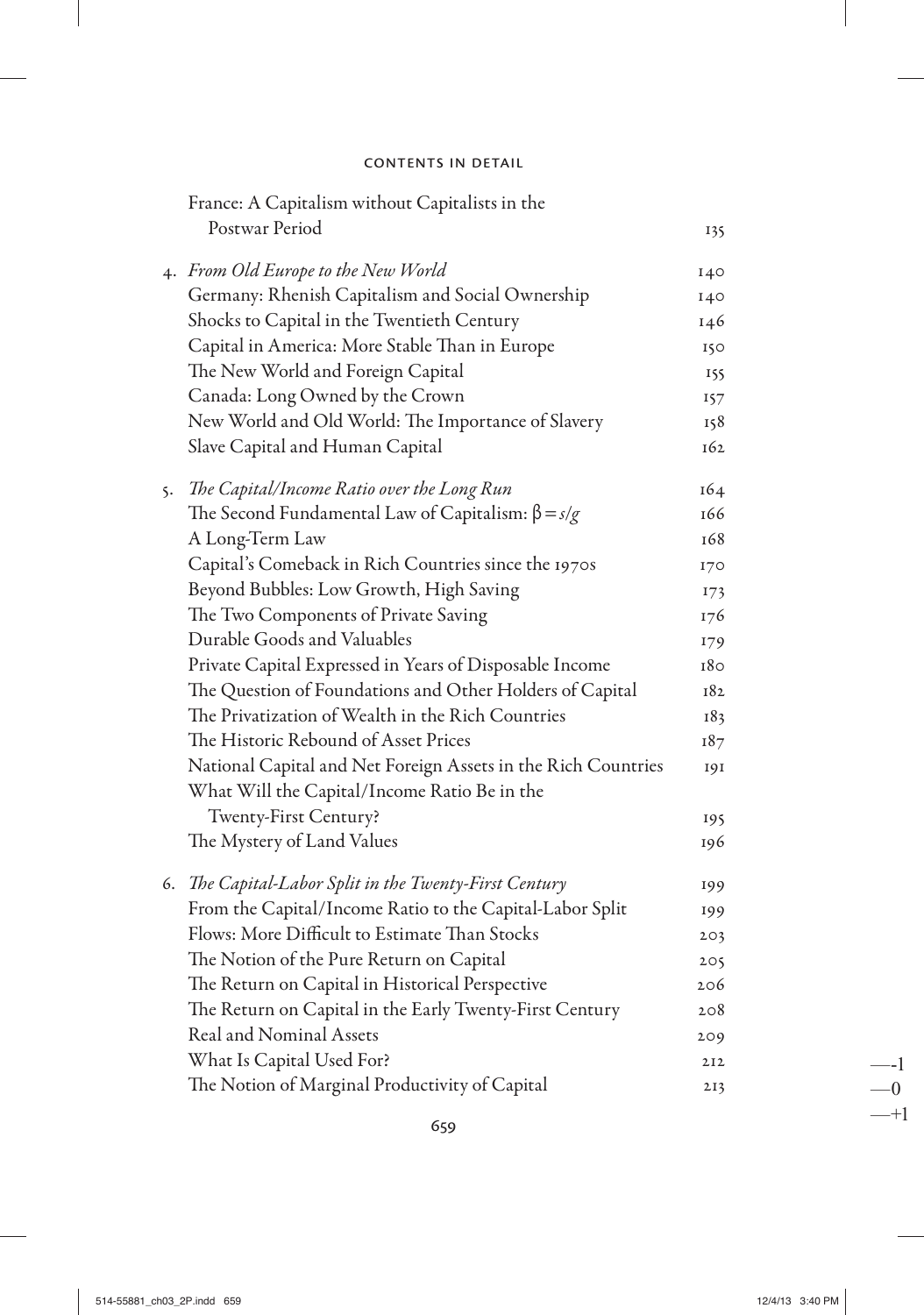| Too Much Capital Kills the Return on Capital            | 2I5 |
|---------------------------------------------------------|-----|
| Beyond Cobb-Douglas: The Question of the Stability      |     |
| of the Capital-Labor Split                              | 217 |
| Capital-Labor Substitution in the Twenty-First Century: |     |
| An Elasticity Greater Than One                          | 220 |
| Traditional Agricultural Societies: An Elasticity Less  |     |
| Than One                                                | 222 |
| Is Human Capital Illusory?                              | 223 |
| Medium-Term Changes in the Capital-Labor Split          | 224 |
| Back to Marx and the Falling Rate of Profit             | 227 |
| Beyond the "Two Cambridges"                             | 230 |
| Capital's Comeback in a Low-Growth Regime               | 232 |
| The Caprices of Technology                              | 234 |
|                                                         |     |

### Part Three: The Structure of Inequality . 235

| 7. | Inequality and Concentration: Preliminary Bearings       | 237 |
|----|----------------------------------------------------------|-----|
|    | Vautrin's Lesson                                         | 238 |
|    | The Key Question: Work or Inheritance?                   | 240 |
|    | Inequalities with Respect to Labor and Capital           | 242 |
|    | Capital: Always More Unequally Distributed Than Labor    | 244 |
|    | Inequalities and Concentration: Some Orders of Magnitude | 246 |
|    | Lower, Middle, and Upper Classes                         | 250 |
|    | Class Struggle or Centile Struggle?                      | 252 |
|    | Inequalities with Respect to Labor: Moderate Inequality? | 255 |
|    | Inequalities with Respect to Capital: Extreme Inequality | 257 |
|    | A Major Innovation: The Patrimonial Middle Class         | 260 |
|    | Inequality of Total Income: Two Worlds                   | 263 |
|    | Problems of Synthetic Indices                            | 266 |
|    | The Chaste Veil of Official Publications                 | 267 |
|    | Back to "Social Tables" and Political Arithmetic         | 269 |
|    | 8. Two Worlds                                            | 27I |
|    | A Simple Case: The Reduction of Inequality in France     |     |
|    | in the Twentieth Century                                 | 27I |
|    | The History of Inequality: A Chaotic Political History   | 274 |
|    | From a "Society of Rentiers" to a "Society of Managers"  | 276 |

660

 $-1$ —  $0 +1-$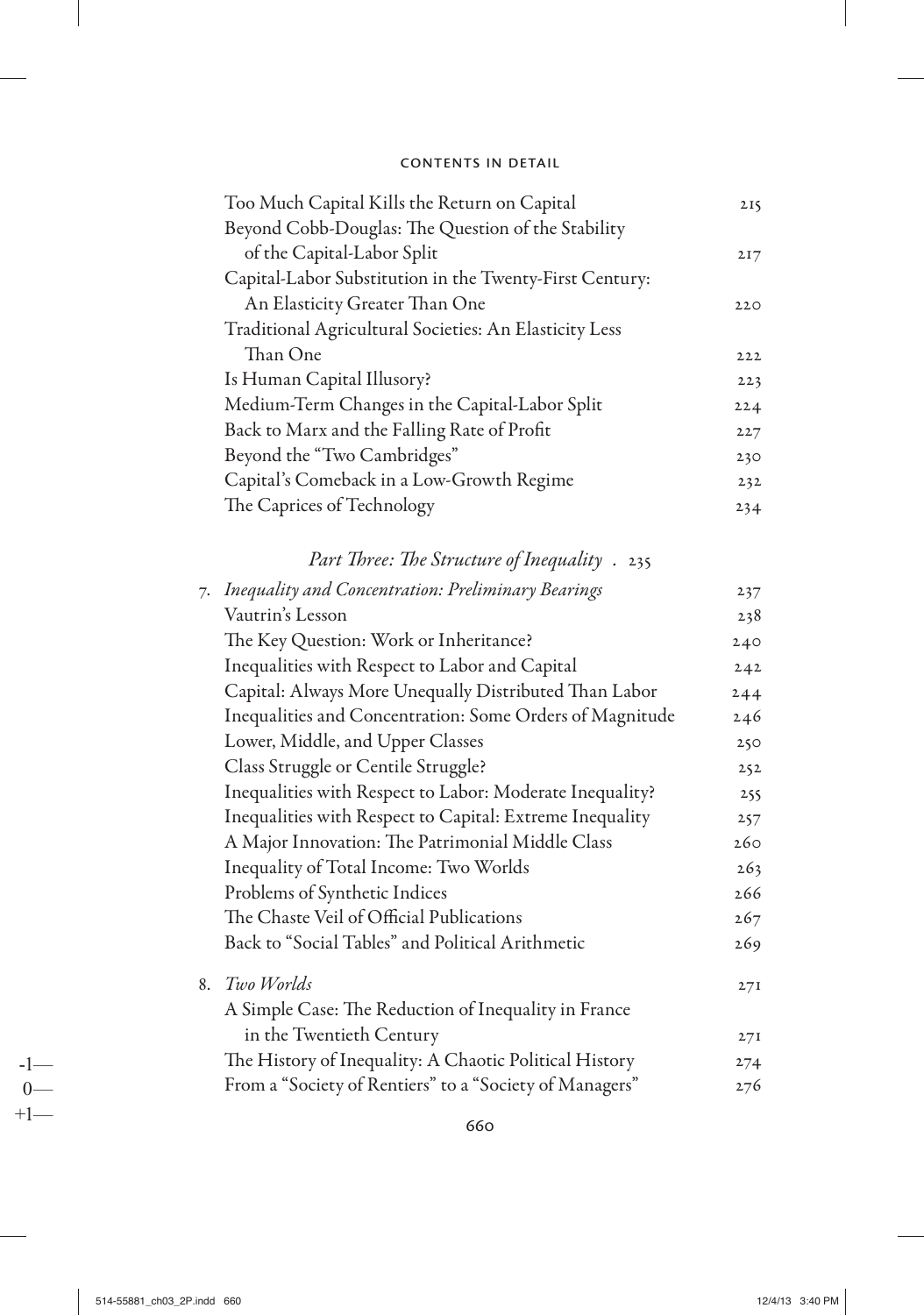| The Different Worlds of the Top Decile                        | 278 |
|---------------------------------------------------------------|-----|
| The Limits of Income Tax Returns                              | 281 |
| The Chaos of the Interwar Years                               | 284 |
| The Clash of Temporalities                                    | 286 |
| The Increase of Inequality in France since the 1980s          | 290 |
| A More Complex Case: The Transformation of Inequality         |     |
| in the United States                                          | 291 |
| The Explosion of US Inequality after 1980                     | 294 |
| Did the Increase of Inequality Cause the Financial Crisis?    | 297 |
| The Rise of Supersalaries                                     | 298 |
| Cohabitation in the Upper Centile                             | 300 |
| 9. Inequality of Labor Income                                 | 304 |
| Wage Inequality: A Race between Education and Technology?     | 304 |
| The Limits of the Theoretical Model: The Role of Institutions | 307 |
| Wage Scales and the Minimum Wage                              | 310 |
| How to Explain the Explosion of Inequality in the             |     |
| <b>United States?</b>                                         | 314 |
| The Rise of the Supermanager: An Anglo-Saxon Phenomenon       | 315 |
| Europe: More Inegalitarian Than the New World in 1900-1910    | 32I |
| Inequalities in Emerging Economies: Lower Than in the         |     |
| <b>United States?</b>                                         | 326 |
| The Illusion of Marginal Productivity                         | 330 |
| The Takeoff of the Supermanagers: A Powerful Force            |     |
| for Divergence                                                | 333 |
| 10. Inequality of Capital Ownership                           | 336 |
| Hyperconcentrated Wealth: Europe and America                  | 336 |
| France: An Observatory of Private Wealth                      | 337 |
| The Metamorphoses of a Patrimonial Society                    | 339 |
| Inequality of Capital in Belle Époque Europe                  | 343 |
| The Emergence of the Patrimonial Middle Class                 | 346 |
| Inequality of Wealth in America                               | 347 |
| The Mechanism of Wealth Divergence: $r$ versus $g$ in History | 350 |
| Why Is the Return on Capital Greater Than the Growth Rate?    | 353 |
| The Question of Time Preference                               | 358 |
| Is There an Equilibrium Distribution?                         | 361 |

 $\overline{\phantom{a}}$ 

 $-1$  $-0$ 

 $-+1$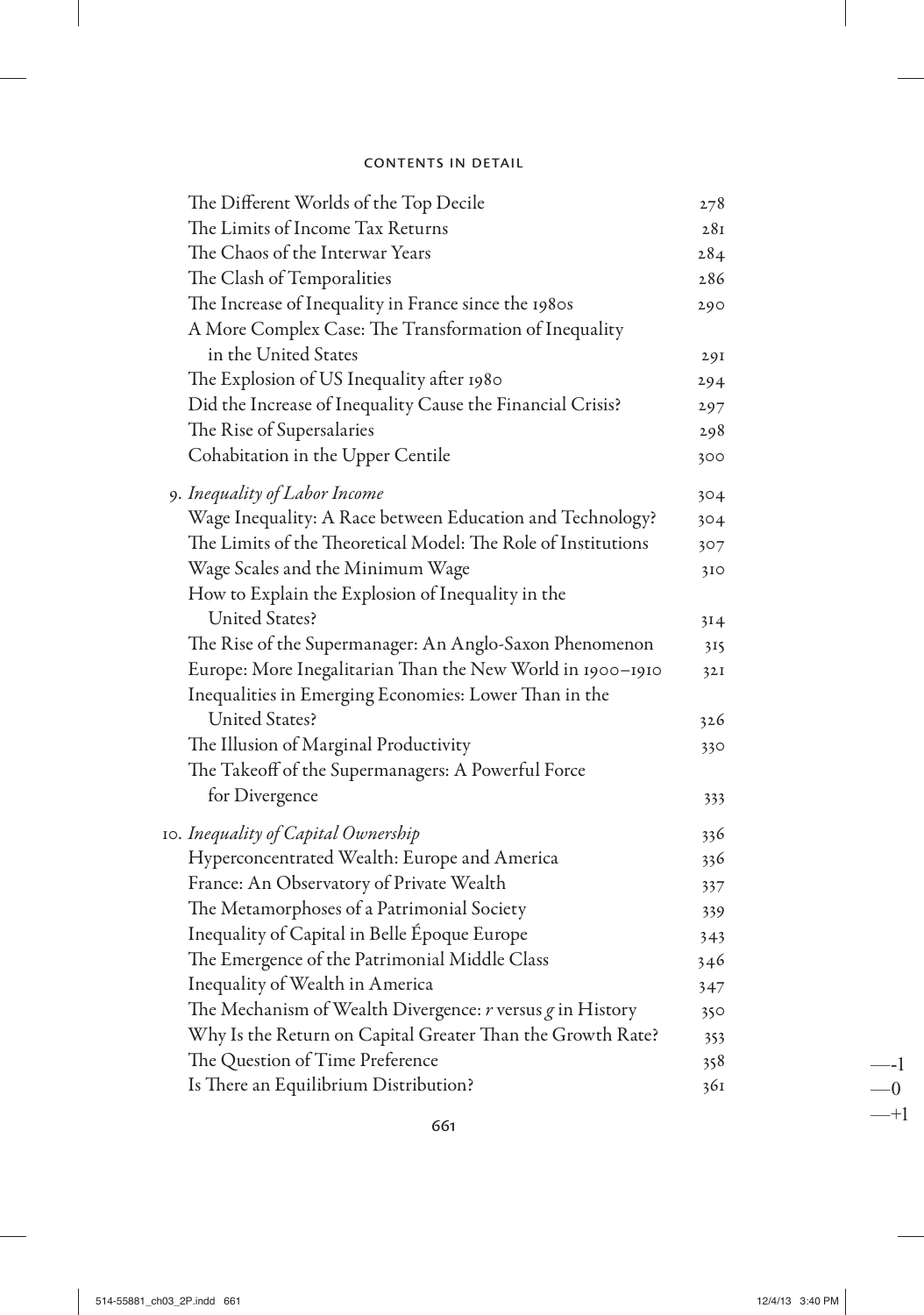| The Civil Code and the Illusion of the French Revolution        | 364             |
|-----------------------------------------------------------------|-----------------|
| Pareto and the Illusion of Stable Inequality                    | 366             |
| Why Inequality of Wealth Has Not Returned to the                |                 |
| Levels of the Past                                              | 368             |
| Some Partial Explanations: Time, Taxes, and Growth              | 372             |
| The Twenty-First Century: Even More Inegalitarian               |                 |
| Than the Nineteenth?                                            | 375             |
| 11. Merit and Inheritance in the Long Run                       | 377             |
| Inheritance Flows over the Long Run                             | 379             |
| Fiscal Flow and Economic Flow                                   | 381             |
| The Three Forces: The Illusion of an End of Inheritance         | 383             |
| Mortality over the Long Run                                     | 385             |
| Wealth Ages with Population: The $\mu \times m$ Effect          | 388             |
| Wealth of the Dead, Wealth of the Living                        | 390             |
| The Fifties and the Eighties: Age and Fortune in the            |                 |
| Belle Époque                                                    | 393             |
| The Rejuvenation of Wealth Owing to War                         | 396             |
| How Will Inheritance Flows Evolve in the                        |                 |
| Twenty-First Century?                                           | 398             |
| From the Annual Inheritance Flow to the Stock of                |                 |
| Inherited Wealth                                                | 4 <sup>OI</sup> |
| Back to Vautrin's Lecture                                       | 404             |
| Rastignac's Dilemma                                             | 407             |
| The Basic Arithmetic of Rentiers and Managers                   | 4I <sub>O</sub> |
| The Classic Patrimonial Society: The World of Balzac and Austen | 4II             |
| Extreme Inequality of Wealth: A Condition of                    |                 |
| Civilization in a Poor Society?                                 | 415             |
| Meritocratic Extremism in Wealthy Societies                     | 416             |
| The Society of Petits Rentiers                                  | 418             |
| The Rentier, Enemy of Democracy                                 | 422             |
| The Return of Inherited Wealth: A European or                   |                 |
| Global Phenomenon?                                              | 424             |
| 12. Global Inequality of Wealth in the Twenty-First Century     | 430             |
| The Inequality of Returns on Capital                            | 430             |
| The Evolution of Global Wealth Rankings                         | 432             |

662

 $-1$ —  $0-$ 

 $+1-$ 

 $\overline{\phantom{a}}$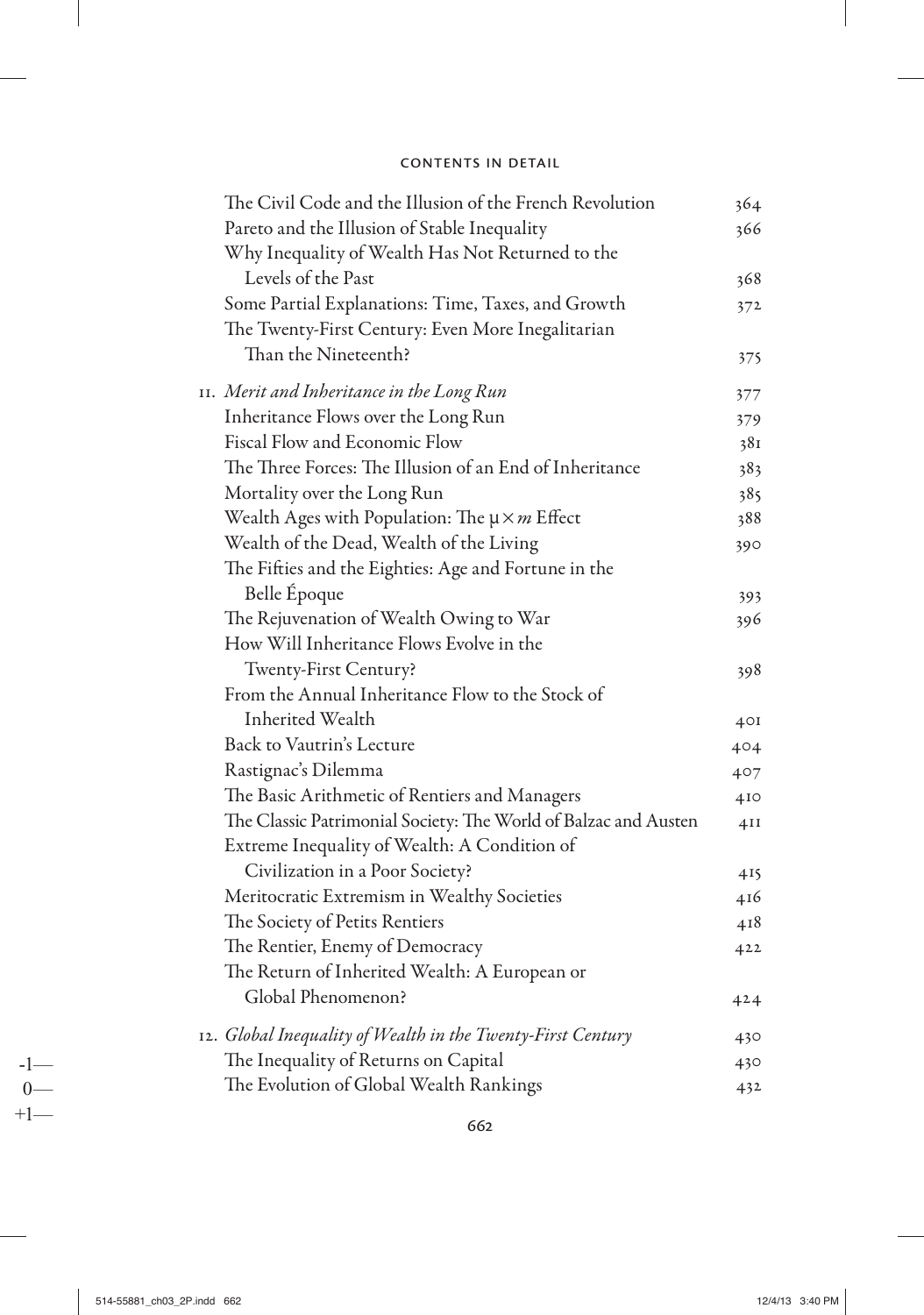| From Rankings of Billionaires to "Global Wealth Reports"        | 436 |
|-----------------------------------------------------------------|-----|
| Heirs and Entrepreneurs in the Wealth Rankings                  | 439 |
| The Moral Hierarchy of Wealth                                   | 443 |
| The Pure Return on University Endowments                        | 447 |
| What Is the Effect of Inflation on Inequality of                |     |
| Returns to Capital?                                             | 452 |
| The Return on Sovereign Wealth Funds: Capital and Politics      | 455 |
| Will Sovereign Wealth Funds Own the World?                      | 458 |
| Will China Own the World?                                       | 460 |
| International Divergence, Oligarchic Divergence                 | 463 |
| Are the Rich Countries Really Poor?                             | 465 |
| Part Four: Regulating Capital in the Twenty-First Century . 469 |     |
| 13. A Social State for the Twenty-First Century                 | 47I |
| The Crisis of 2008 and the Return of the State                  | 472 |
| The Growth of the Social State in the Twentieth Century         | 474 |
| Modern Redistribution: A Logic of Rights                        | 479 |
| Modernizing Rather than Dismantling the Social State            | 481 |
| Do Educational Institutions Foster Social Mobility?             | 484 |
| The Future of Retirement: Pay-As-You-Go and Low Growth          | 487 |
| The Social State in Poor and Emerging Countries                 | 490 |
| 14. Rethinking the Progressive Income Tax                       | 493 |
| The Question of Progressive Taxation                            | 493 |
| The Progressive Tax in the Twentieth Century:                   |     |
| An Ephemeral Product of Chaos                                   | 498 |
| The Progressive Tax in the Third Republic                       | 502 |
| Confiscatory Taxation of Excessive Incomes:                     |     |
| An American Invention                                           | 505 |
| The Explosion of Executive Salaries: The Role of Taxation       | 508 |
| Rethinking the Question of the Top Marginal Rate                | 512 |
| 15. A Global Tax on Capital                                     | 515 |
| A Global Tax on Capital: A Useful Utopia                        | 515 |
| Democratic and Financial Transparency                           | 518 |
| A Simple Solution: Automatic Transmission of                    |     |
| <b>Banking Information</b>                                      | 52I |

ı

 $\overline{\phantom{a}}$ 

 $-1$  $-0$  $-+1$ 

 $\overline{\phantom{a}}$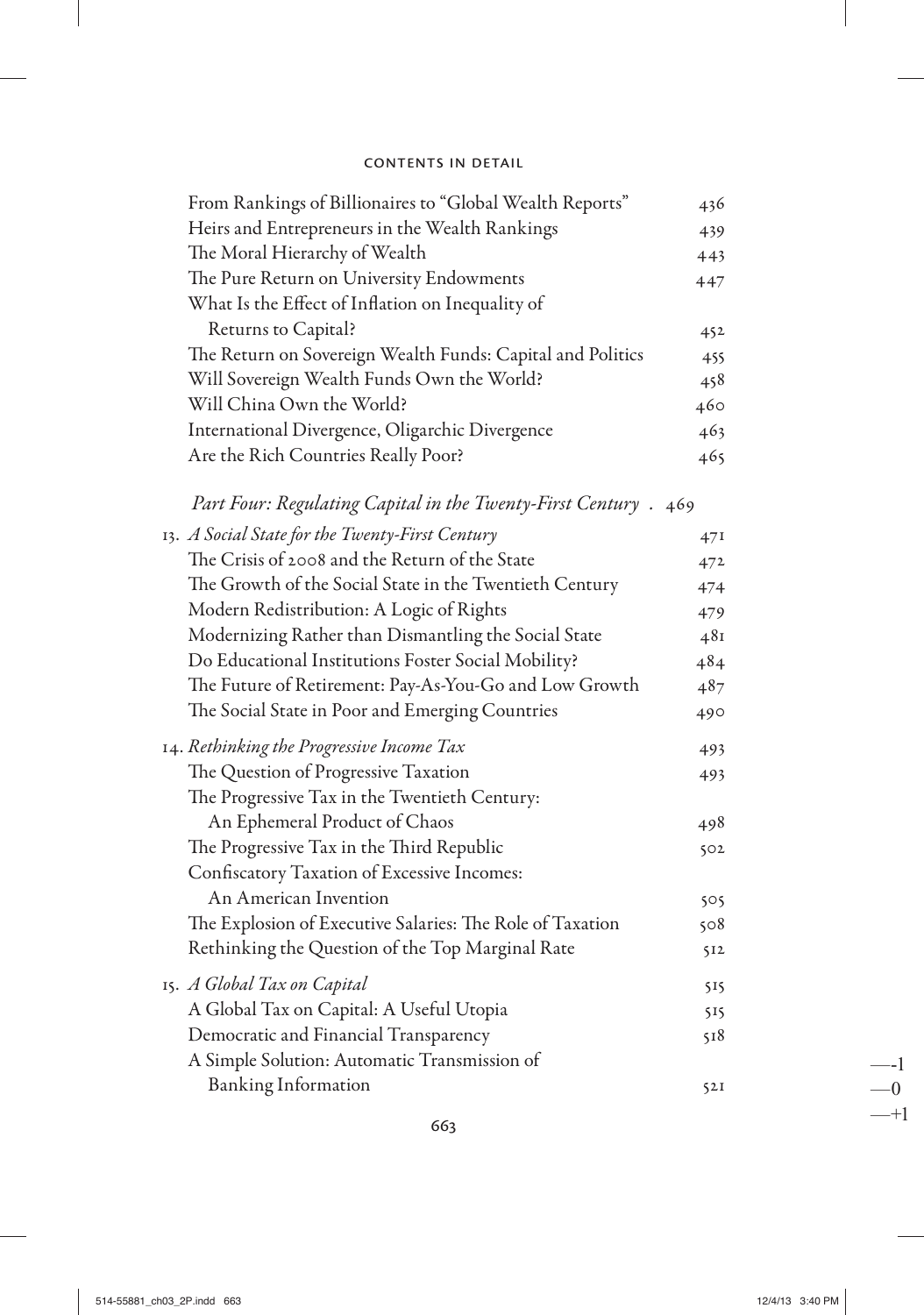|  | What Is the Purpose of a Tax on Capital?                     | 524  |
|--|--------------------------------------------------------------|------|
|  | A Blueprint for a European Wealth Tax                        | 527  |
|  | Capital Taxation in Historical Perspective                   | 530. |
|  | Alternative Forms of Regulation: Protectionism and           |      |
|  | Capital Controls                                             | 534  |
|  | The Mystery of Chinese Capital Regulation                    | 535  |
|  | The Redistribution of Petroleum Rents                        | 537  |
|  | Redistribution through Immigration                           | 538  |
|  | 16. The Question of the Public Debt                          | 540  |
|  | Reducing Public Debt: Tax on Capital, Inflation,             |      |
|  | and Austerity                                                | 541  |
|  | Does Inflation Redistribute Wealth?                          | 544  |
|  | What Do Central Banks Do?                                    | 547  |
|  | The Cyprus Crisis: When the Capital Tax and Banking          |      |
|  | Regulation Come Together                                     | 553  |
|  | The Euro: A Stateless Currency for the Twenty-First Century? | 556  |
|  | The Question of European Unification                         | 558  |
|  | Government and Capital Accumulation in the                   |      |
|  | <b>Twenty-First Century</b>                                  | 562  |
|  | Law and Politics                                             | 565  |
|  | Climate Change and Public Capital                            | 567  |
|  | Economic Transparency and Democratic Control of Capital      | 569  |
|  | Conclusion                                                   | 57I  |
|  | The Central Contradiction of Capitalism: $r > g$             | 571  |
|  | For a Political and Historical Economics                     | 573  |
|  | The Interests of the Least Well-Off                          | 575  |
|  | <b>Notes</b>                                                 | 579  |
|  | Contents in Detail                                           | 657  |
|  | List of Tables and Illustrations                             | 665  |
|  | Index                                                        | 671  |
|  |                                                              |      |

 $+1$ — 664

-1—

 $\overline{\phantom{a}}$ 

 $0$ —<br>+1—

 $\overline{\phantom{a}}$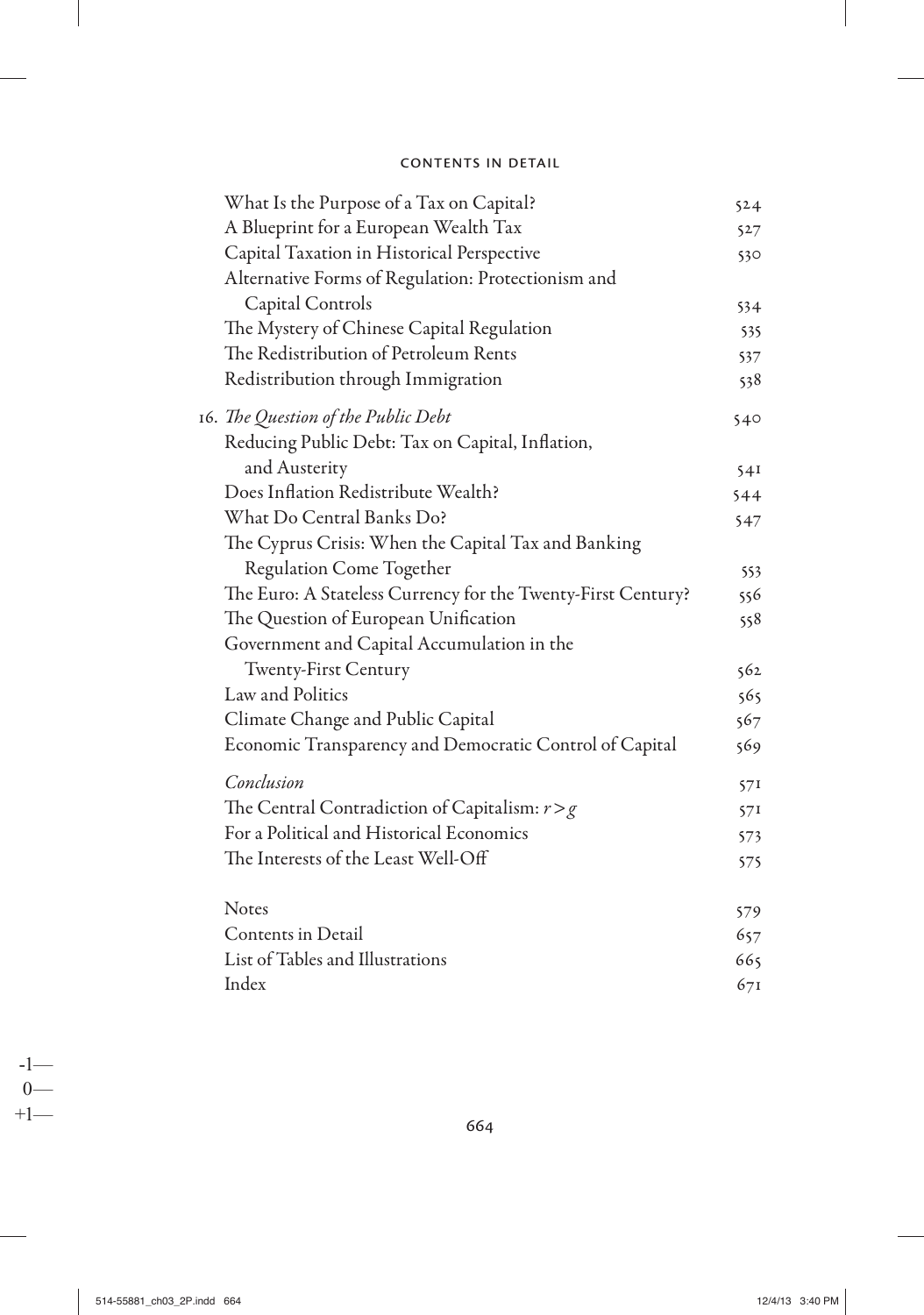#### Tables

Table I.I. Distribution of world GDP, 2012 · 63 Table 2.1. World growth since the Industrial Revolution  $\cdot$  73 Table 2.2. The law of cumulated growth  $\cdot$  76 Table 2.3. Demographic growth since the Industrial Revolution  $\cdot$  79 Table 2.4. Employment by sector in France and the United States, 1800-2012 · 91 Table 2.5. Per capita output growth since the Industrial Revolution  $\cdot$  94 Table 3.1. Public wealth and private wealth in France in 2012  $\cdot$  125 Table 5.1. Growth rates and saving rates in rich countries, 1970-2010  $\cdot$  174 Table 5.2. Private saving in rich countries, 1970–2010  $\cdot$  177 Table 5.3. Gross and net saving in rich countries, 1970-2010  $\cdot$  178 Table 5.4. Private and public saving in rich countries,  $1970 - 2010 \cdot 186$ Table 7.1. Inequality of labor income across time and space  $\cdot$  247 Table 7.2. Inequality of capital ownership across time and space  $\cdot$  248 Table 7.3. Inequality of total income (labor and capital) across time and space  $\cdot$  249 Table 10.1. The composition of Parisian portfolios,  $1872 - 1912 \cdot 371$ Table II.I. The age-wealth profile in France,  $1820-2010 + 394$ Table 12.1. The growth rate of top global wealth,  $1987-2013 + 435$ Table 12.2. The return on the capital endowments of US universities,  $1980 - 2010 + 448$ 

#### Illustrations

Figure I.1. Income inequality in the United States, 1910-2010  $\cdot$  24 Figure I.2. The capital/income ratio in Europe,  $1870 - 2010 + 26$ Figure 1.1. The distribution of world output,  $1700-2012 + 60$ Figure 1.2. The distribution of world population,  $1700-2012 + 60$ Figure 1.3. Global inequality 1700-2012: divergence then convergence? · 61 Figure 1.4. Exchange rate and purchasing power parity: euro/dollar  $\cdot$  65 Figure 1.5. Exchange rate and purchasing power parity: euro/yuan  $\cdot$  67

665

 $\overline{\Gamma}$ 

—-1

 $-0$  $-+1$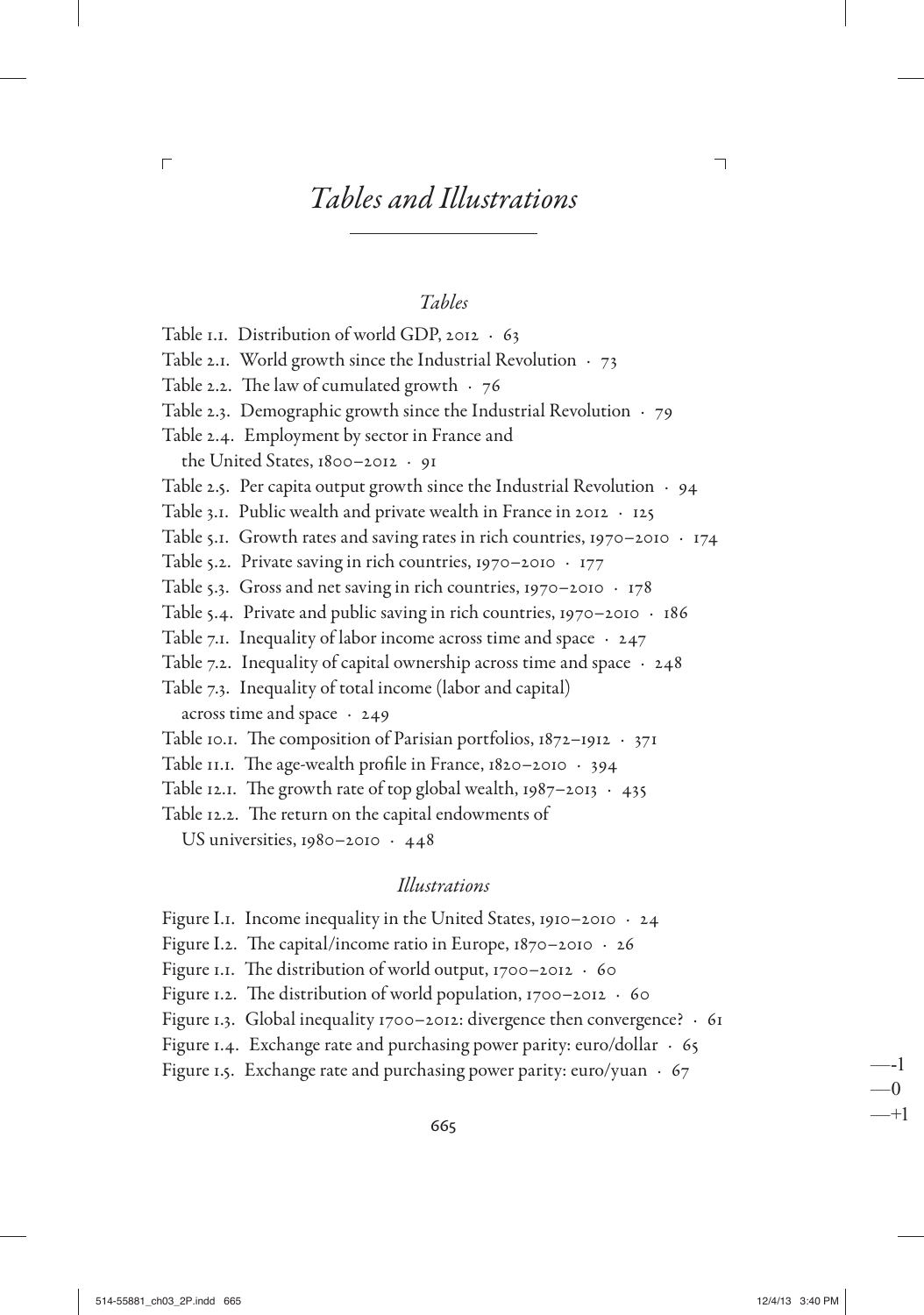Figure 2.1. The growth of world population,  $1700-2012 + 75$ Figure 2.2. The growth rate of world population from Antiquity to  $2100 \cdot 80$ Figure 2.3. The growth rate of per capita output since the Industrial Revolution  $\cdot$  97 Figure 2.4. The growth rate of world per capita output from Antiquity to 2100 . 100 Figure 2.5. The growth rate of world output from Antiquity to 2100  $\cdot$  101 Figure 2.6. Inflation since the Industrial Revolution  $\cdot$  108 Figure 3.1. Capital in Britain, 1700-2010 · 116 Figure 3.2. Capital in France, 1700–2010  $\cdot$  117 Figure 3.3. Public wealth in Britain,  $1700-2010 + 126$ Figure 3.4. Public wealth in France, 1700–2010  $\cdot$  127 Figure 3.5. Private and public capital in Britain,  $1700-2010 + 128$ Figure 3.6. Private and public capital in France, 1700-2010 . 128 Figure 4.1. Capital in Germany,  $1870-2010 + 141$ Figure 4.2. Public wealth in Germany,  $1870-2010 + 143$ Figure 4.3. Private and public capital in Germany,  $1870 - 2010 + 144$ Figure 4.4. Private and public capital in Europe,  $1870-2010 + 145$ Figure 4.5. National capital in Europe,  $1870-2010 + 147$ Figure 4.6. Capital in the United States,  $1770-2010 + 151$ Figure 4.7. Public wealth in the United States,  $1770-2010 + 153$ Figure 4.8. Private and public capital in the United States,  $1770-2010 + 154$ Figure 4.9. Capital in Canada,  $1860-2010 + 157$ Figure 4.10. Capital and slavery in the United States  $\cdot$  160 Figure 4.11. Capital around 1770– 1810: Old and New World . 161 Figure 5.1. Private and public capital: Europe and the United States,  $1870 - 2010 \cdot 165$ Figure 5.2. National capital in Europe and America,  $1870 - 2010 + 165$ Figure 5.3. Private capital in rich countries,  $1970-2010 + 171$ Figure 5.4. Private capital measured in years of disposable income  $\cdot$  181 Figure 5.5. Private and public capital in rich countries, 1970–2010  $\cdot$  184 Figure 5.6. Market value and book value of corporations  $\cdot$  189 Figure 5.7. National capital in rich countries,  $1970-2010 + 192$ Figure 5.8. The world capital/income ratio,  $1870-2100$   $\cdot$  196 Figure 6.1. The capital-labor split in Britain,  $1770-2010 + 200$ 

 $+1$ — 666

-1—  $0-$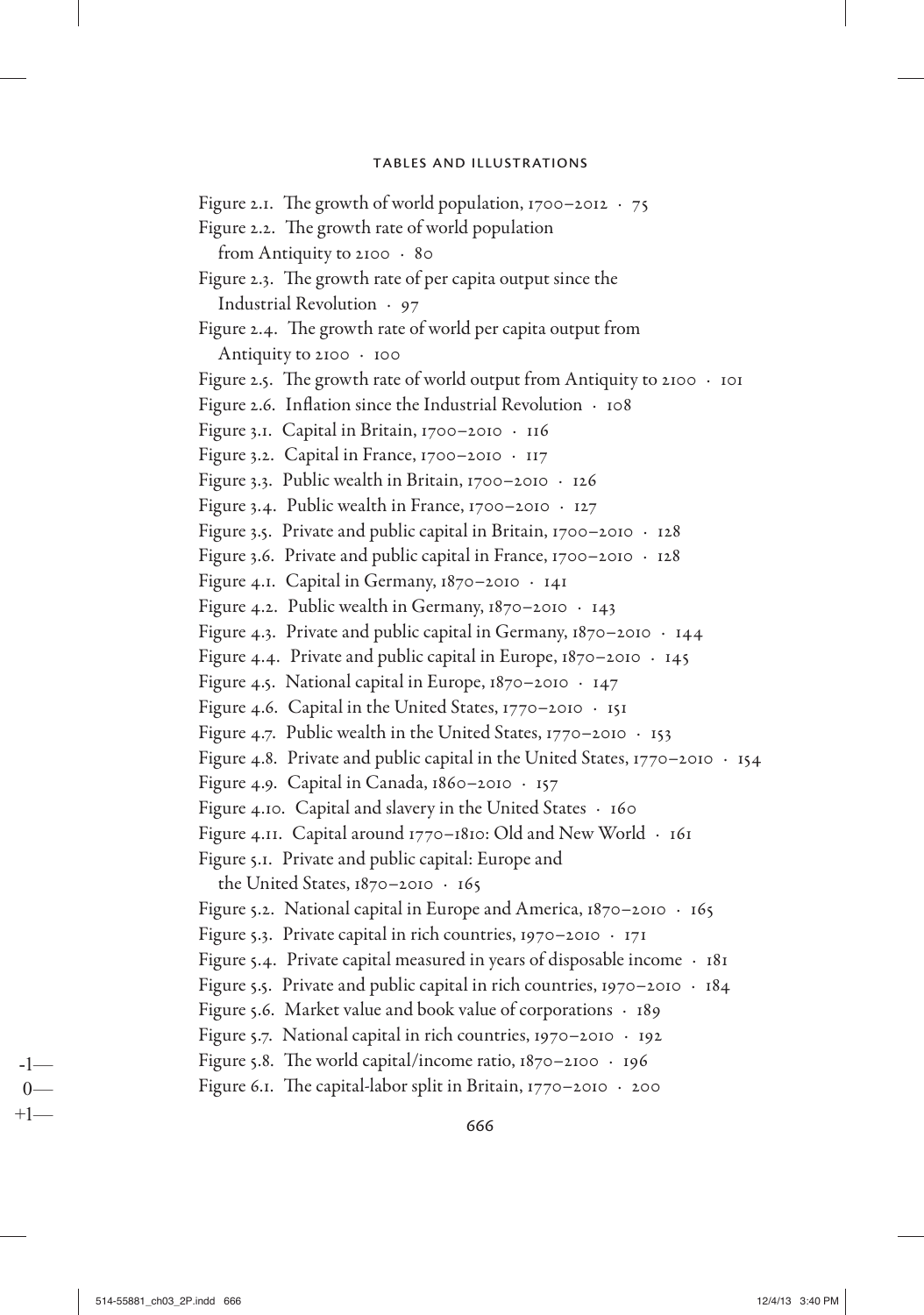Figure 6.2. The capital-labor split in France,  $1820-2010 + 201$ Figure 6.3. The pure return on capital in Britain,  $1770-2010 + 202$ Figure 6.4. The pure rate of return on capital in France,  $1820-2010 + 202$ Figure 6.5. The capital share in rich countries,  $1975-2010 + 222$ Figure 6.6. The profit share in the value added of corporations in France, 1900–2010  $\cdot$  226 Figure 6.7. The share of housing rent in national income in France, 1900–2010  $\cdot$  226 Figure 6.8. The capital share in national income in France, 1900–2010  $\cdot$  227 Figure 8.1. Income inequality in France, 1910–2010  $\cdot$  272 Figure 8.2. The fall of rentiers in France, 1910–2010  $\cdot$  273 Figure 8.3. The composition of top incomes in France in 1932  $\cdot$  276 Figure 8.4. The composition of top incomes in France in 2005  $\cdot$  277 Figure 8.5. Income inequality in the United States, 1910–2010  $\cdot$  291 Figure 8.6. Decomposition of the top decile, United States, 1910–2010 · 292 Figure 8.7. High incomes and high wages in the United States,  $1910 - 2010 \cdot 299$ Figure 8.8. The transformation of the top 1 percent in the United States  $\cdot$  300 Figure 8.9. The composition of top incomes in the United States in 1929  $\cdot$  301 Figure 8.10. The composition of top incomes in the United States, 2007  $\cdot$  302 Figure 9.1. Minimum wage in France and the United States, 1950–2013  $\cdot$  309 Figure 9.2. Income inequality in Anglo-Saxon countries, 1910–2010  $\cdot$  316 Figure 9.3. Income inequality in Continental Europe and Japan,  $1910 - 2010 \cdot 317$ Figure 9.4. Income inequality in Northern and Southern Europe,  $1910 - 2010 \cdot 318$ Figure 9.5. The top decile income share in Anglo-Saxon countries, 1910– 2010 . 319 Figure 9.6. The top decile income share in Continental Europe and Japan,  $1910-2010 \cdot 320$ Figure 9.7. The top decile income share in Europe and the United States,  $1900 - 2010 \cdot 323$ Figure 9.8. Income inequality in Europe versus the United States,  $1900 - 2010 \cdot 324$ Figure 9.9. Income inequality in emerging countries, 1910–2010  $\cdot$  327 Figure 10.1. Wealth inequality in France,  $1810 - 2010 + 340$ 

 $-1$  667

—-1 —0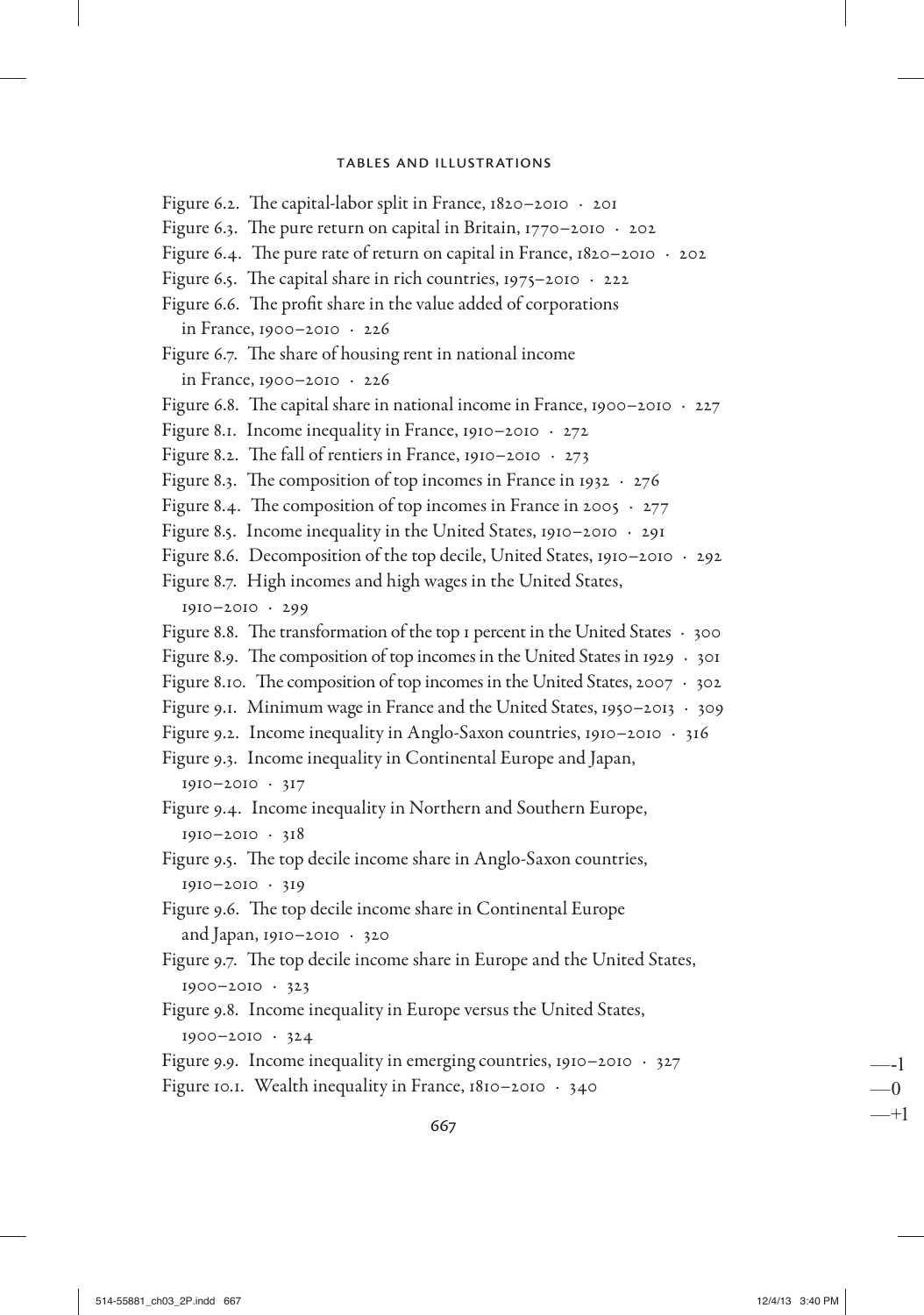- Figure 10.2. Wealth inequality in Paris versus France, 1810–2010  $\cdot$  341
- Figure 10.3. Wealth inequality in Britain,  $1810-2010 + 344$
- Figure 10.4. Wealth inequality in Sweden,  $1810 2010 + 345$
- Figure 10.5. Wealth inequality in the United States, 1810–2010  $\cdot$  348
- Figure 10.6. Wealth inequality in Europe versus the United States,  $1810 - 2010 \cdot 349$
- Figure 10.7. Return to capital and growth: France,  $1820 1913 + 352$
- Figure 10.8. Capital share and saving rate: France,  $1820 1913 + 352$
- Figure 10.9. Rate of return versus growth rate at the world level, from Antiquity until 2100  $\cdot$  354
- Figure 10.10. After tax rate of return versus growth rate at the world level, from Antiquity until 2100  $\cdot$  356
- Figure 10.11. After tax rate of return versus growth rate at the world level, from Antiquity until 2200  $\cdot$  357
- Figure 11.1. The annual inheritance flow as a fraction of national income, France,  $1820 - 2010 + 380$
- Figure 11.2. The mortality rate in France,  $1820 2100 \cdot 386$
- Figure 11.3. Average age of decedents and inheritors, France,  $1820 2100 \cdot 389$
- Figure 11.4. Inheritance flow versus mortality rate, France,  $1820 2010 + 390$
- Figure 11.5. The ratio between average wealth at death and average wealth of the living, France,  $1820 - 2010 + 391$
- Figure 11.6. Observed and simulated inheritance flow, France,  $1820 - 2100 \cdot 399$
- Figure 11.7. The share of inherited wealth in total wealth, France,  $1850 - 2100 \cdot 402$
- Figure 11.8. The annual inheritance flow as a fraction of house hold disposable income, France,  $1820 - 2010 + 404$
- Figure 11.9. The share of inheritance in the total resources (inheritance and work) of cohorts born in 1790–2030  $\cdot$  405
- Figure 11.10. The dilemma of Rastignac for cohorts born in 1790–2030  $\cdot$  408
- Figure 11.11. Which fraction of a cohort receives in inheritance the equivalent of a lifetime labor income?  $\cdot$  421
- Figure 11.12. The inheritance flow in Europe, 1900–2010  $\cdot$  425
- 

Figure 12.1. The world's billionaires according to *Forbes*,  $1987-2013 + 433$ 

Figure 12.2. Billionaires as a fraction of global population and wealth,

 $1987 - 2013 \cdot 434$ 

-1—  $0-$